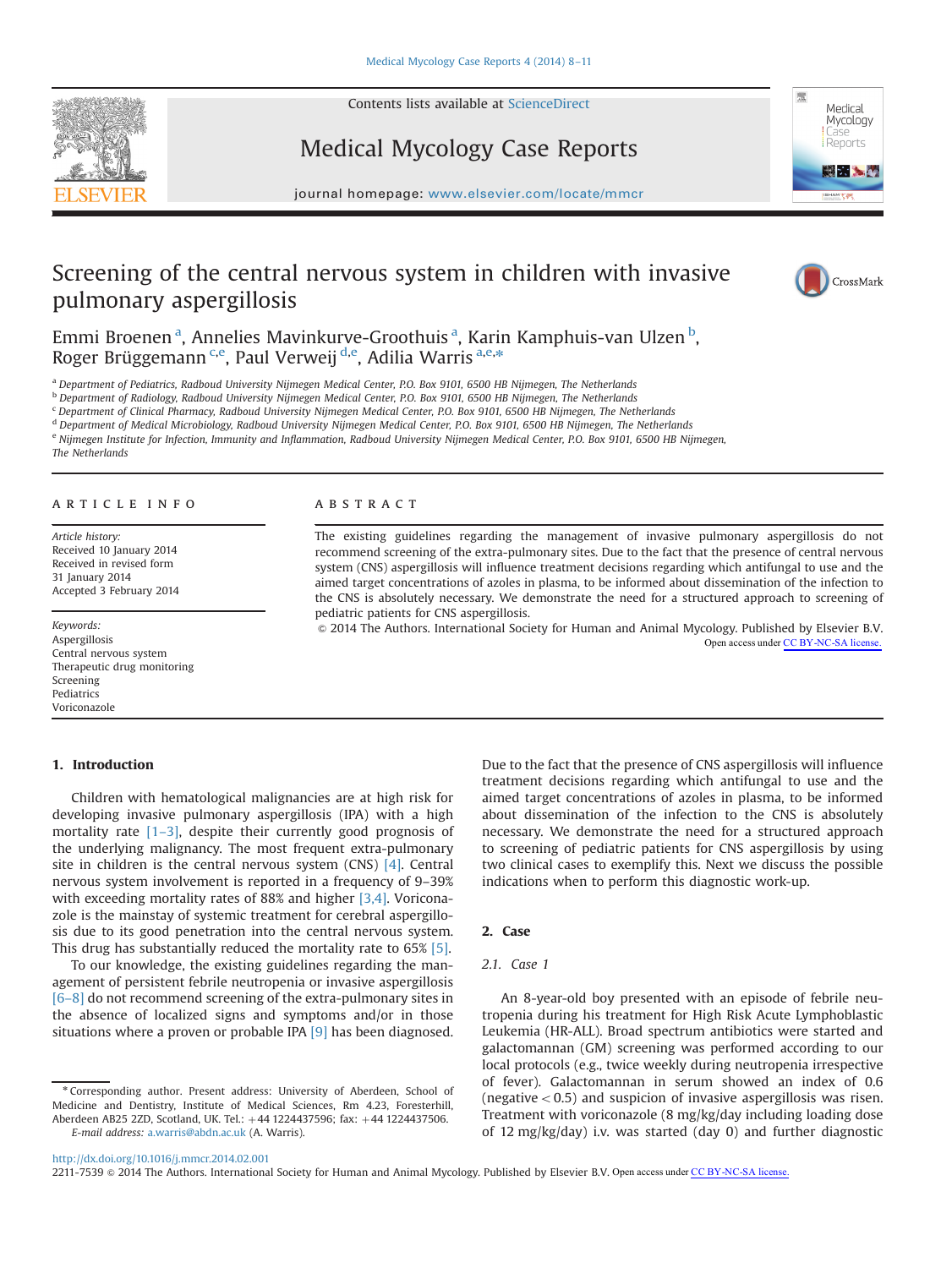work-up was performed. Culture of the sputum was positive for Aspergillus fumigatus. HRCT-thorax revealed five round densities and a cavity forming lesion resembling an air crescent sign, suggestive of invasive pulmonary aspergillosis. Voriconazole treatment was switched (day  $+4$ ) to oral formulation (200 mg twice a day) due to a satisfactory clinical condition and he was discharged on day 5. Two weeks after the boy was discharged from the hospital he presented with fatigue, headache and vomiting (day  $+19$ ). CT-cerebrum showed two large abscesses causing midline shift (Fig. 1). CNS aspergillosis was suspected and surgical drainage of one abscess was performed. Direct microscopy of the fluid revealed branching hyphae compatible with Aspergillus sp., although culture was negative. Ambisome (5 mg/kg/day) was added to the voriconazole treatment (day  $+22$ ) since we could either be facing an azole-resistant Aspergillus sp., or insufficient plasma concentrations resulting in suboptimal cerebral concentrations of voriconazole. PCR analysis targeted at Cyp51A-mediated resistance markers, as described previously [\[10\],](#page-2-0) was performed using the isolate recovered from sputum and directly on the bronchoalveolar lavage (BAL) sample showing a wild type Cyp51A-gene supporting azole susceptibility. In addition, a presumed adequate intralesional voriconazole concentration of 2.33 mg/L was found. Voriconazole was continued till 3 months after end of chemotherapy (day  $+477$ ). He fully recovered from his disseminated aspergillosis and is currently in a good clinical condition.

# 2.2. Case 2

A 2.5-year-old girl, diagnosed with medium risk (MR) ALL, presented with coughing, malaise and febrile neutropenia 1 month after start of chemotherapy. During physical examination of the lungs, bilateral bronchi were noticed. Blood and sputum cultures were taken. Broad spectrum intravenous antibiotics were started according to our local protocol. Four days after presentation, serum GM showed an increased index (GMI) of 6.2. Voriconazole (14 mg/kg/day) i.v. was started immediately (day 0). The next day a HRCT-thorax was performed which showed ground glass aspect areas in both lungs, peribronchial consolidations and a halo sign in the right upper lobe suspect for an invasive fungal infection. A BAL was performed and showed Aspergillus sp. by PCR and A. fumigatus was cultured. GM index in BAL was 7.4. Susceptibility testing showed an intermediate susceptibility of voriconazole (MIC 2.0 mg/L, determined according EUCAST guideline). Therefore,

trough plasma concentrations of voriconazole were targeted at  $>$  3 mg/L keeping in mind the increased chance of toxicity at higher concentrations. Follow-up evaluation (day  $+21$ ) of the pulmonary abnormalities after 3 weeks of antifungal treatment showed only residual lesions. On day 28 of IV voriconazole treatment the route of administration was switched to oral. Five months later (day  $+180$ ), while under continued oral voriconazole treatment with varying dosages (based on TDM) the patient was admitted to our hospital with clinical signs of encephalopathy, without focal neurological symptoms, in the presence of a toxic voriconazole plasma concentration of 13.2 mg/L. Voriconazole was immediately ceased for a temporary time period. MRI-cerebrum showed multiple lesions with extensive amounts of edema, especially in the right parietal lobe and the left frontal lobe ([Fig. 2](#page-2-0)). Trepanation of the occipital lesion was performed. The biopsy showed fungal hyphae. Voriconazole level intralesional was 0.6 mg/L, with a plasma concentration of 0.51 mg/L at the time of surgery. A. fumigatus (MIC 1 mg/L) was cultured from the cerebrospinal fluid and the GM index was increased (1.4) as well. Since plasma concentrations decreased substantially (as demonstrated in the rapid decline after cessation of voriconazole), antifungal therapy was restarted (day  $+185$ ) and controlled by intensive TDM. Four months after cessation of the antileukemic treatment, voriconazole treatment was discontinued (day  $+720$ ). Cerebral and pulmonary imaging show still residual lesions without clinical symptoms.

# 3. Discussion

We describe two children both presenting with a CNS aspergillosis during treatment for IPA. In our opinion, the dissemination of the IPA to the brain should not be considered as a treatment failure in the presented cases, but infection of the brain most likely has been present at the time IPA was diagnosed. Due to the fact that neurological signs and symptoms were absent, imaging of the brain was not performed initially. In retrospect, the fungal lesions must have been developing during voriconazole treatment for IPA, being an adequate treatment choice, although higher trough concentrations in plasma would have been aimed for. In the latter case we present, the elevated MIC of the Aspergillus isolate requires even higher target concentrations and has been complicating optimal treatment. In addition, surgical treatment could have been considered in an earlier stage of disease [\[11\]](#page-3-0). This raises the question if earlier screening of the central nervous system



Fig. 1. Patient 1: axial T2 (left) and T1 (right) contrast enhanced MRI-cerebrum show multiple lesions intracerebral at the corticomedullary junction, with low T2 signal with surrounding edema and rim enhancement.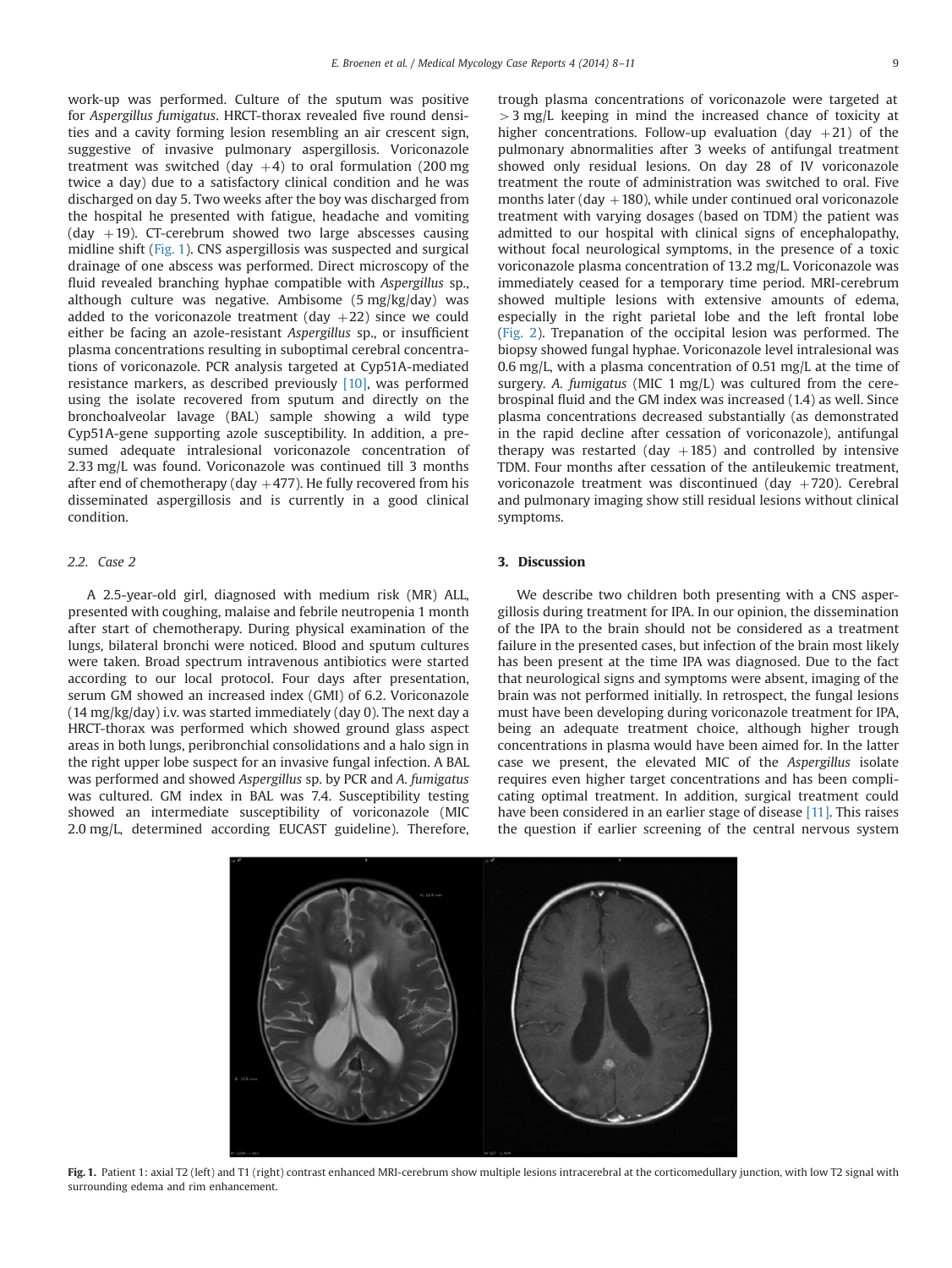<span id="page-2-0"></span>

Fig. 2. Patient2: axial T2 (left) weighted image and T2 (right) contrast enhanced MRI-cerebrum show a large lesion with surrounding edema and rim enhancement.

might have led to earlier detection of dissemination of the disease. Consequently, improved and directed treatment options could have been initiated and could have prevented the worsening neurological condition as seen in the presented cases. The incidence of dissemination of IPA to the CNS is not well known. Only one study has analyzed the prevalence of CNS aspergillosis in the presence of IPA in leukemic patients [\[12\].](#page-3-0) Of the 100 microbiological proven invasive aspergillosis cases, 14 suffered from CNS aspergillosis as well (incidence of 14%). Ten out of these 14 patients suffered from neurological symptoms being already on antifungal treatment. A dismal outcome was observed, 11 of those 14 patients died (79%) and the diagnosis was confirmed at autopsy. Hagensee et al. showed that 87% of the Aspergillus brain abscesses in post-BMT patients were secondary to invasive pulmonary aspergillosis, neurological symptoms developed while on antifungal therapy (amphotericin B) and most cases were diagnosed only at autopsy [\[13\]](#page-3-0). Considering the dismal outcome of CNS aspergillosis, the late appearance of clinical symptoms, and the improved therapeutic measurements for cerebral aspergillosis, a structured screening program in case a diagnosis of probable or proven aspergillosis is made, should be strongly considered.

The current guidelines do not make recommendations for screening of the CNS in case of IPA  $[6-8]$ . In the clinical practice guidelines for the management of aspergillosis of the Infectious Diseases Society of America (IDSA) it is only mentioned that aggressive diagnostic intervention is needed in patients with documented invasive pulmonary aspergillosis and signs of neurological deficits [7]. In the international pediatric fever and neutropenia guideline, although not specific for the management of invasive aspergillosis, it is mentioned that analysis of GM in CSF might be considered in pediatric patients with a high-risk for invasive fungal disease, and/or targeted imaging of extrapulmonary sites of clinically suspected areas of infection [6]. In our opinion, imaging of the CNS should be performed upon diagnosis of IPA irrespectively of neurological signs and symptoms, due to the fact that they appear late in the course of disease. Although limited evidence shows that GM in CSF can support a diagnosis of probable CNS aspergillosis [\[14\]](#page-3-0), it is questionable if it is useful as a screening test for CNS aspergillosis.

MRI-cerebrum should be the screening instrument of choice to detect intracranial fungal lesions [8]. The best timing for cerebral screening remains a question. Radiologic images will depend on the immune status. Based on our observations and those from others, screening of the CNS by MRI should be preferably performed after recovery of the neutrophils [\[15\].](#page-3-0) Voriconazole, if possible along with surgical drainage, is first choice therapy in CNS aspergillosis [\[16\]](#page-3-0), but needs to be combined with TDM [\[17\].](#page-3-0) Experts have suggested that if the localization of invasive aspergillosis, caused by voriconazole susceptible Aspergillus spp, is in a less accessible area as the brain, higher trough concentrations in plasma of greater than 2 mg/L should be aimed for  $[18,19]$ . Efforts should be made to isolate the causative Aspergillus sp. from the brain, especially when no isolate has been obtained from the lungs. Azole resistance among A. fumigatus is an emerging problem and seems to have a predilection for brain tissue [\[20,21\]](#page-3-0) urging the need for a mycological diagnosis.

In summary, cerebral aspergillosis has a high mortality rate. Presenting symptoms are often non-specific and become apparent only late in the course of disease which may cause delay in diagnosis associated with a worse outcome. In order to attempt optimal treatment for patients with cerebral aspergillosis, screening patients with proven or probable IPA by MRI of the brain is needed to detect concurrent cerebral aspergillosis before clinical symptoms occurs. Early detection of cerebral aspergillosis will lead to adequate and directed treatment regarding the choice of an antifungal with sufficient CNS penetration including the optimal dose.

#### Conflict of interest statement

There are none.

# References

- [1] [Mor M, Gilad G, Kornreich L, Fisher S, Yaniv I, Levy I. Invasive fungal infections](http://refhub.elsevier.com/S2211-7539(14)00005-0/sbref1) [in pediatric oncology. Pediatr Blood Cancer 2011;56:1092](http://refhub.elsevier.com/S2211-7539(14)00005-0/sbref1)–7.
- [2] [Steinbach WJ, Marr KA, Anaissie EJ, Azie N, Quan SP, Meier-Kriesche HU, et al.](http://refhub.elsevier.com/S2211-7539(14)00005-0/sbref2) [Clinical epidemiology of 960 patients with invasive aspergillosis from the](http://refhub.elsevier.com/S2211-7539(14)00005-0/sbref2) [PATH Alliance registry. J Infect 2012;65:453](http://refhub.elsevier.com/S2211-7539(14)00005-0/sbref2)–64.
- [3] [Lin SJ, Schranz J, Teutsch SM. Aspergillosis case-fatality rate: systematic review](http://refhub.elsevier.com/S2211-7539(14)00005-0/sbref3) [of the literature. Clin Infect Dis 2001;32:358](http://refhub.elsevier.com/S2211-7539(14)00005-0/sbref3)–66.
- [4] [Abbasi S, Shenep JL, Hughes WT, Flynn PM. Aspergillosis in children with](http://refhub.elsevier.com/S2211-7539(14)00005-0/sbref4) [cancer: a 34-year experience. Clin Infect Dis 1999;29:1210](http://refhub.elsevier.com/S2211-7539(14)00005-0/sbref4)–9.
- [5] [Schwartz S, Ruhnke M, Ribaud P, Corey L, Driscoll T, Cornely OA, et al.](http://refhub.elsevier.com/S2211-7539(14)00005-0/sbref5) [Improved outcome in central nervous system aspergillosis, using voriconazole](http://refhub.elsevier.com/S2211-7539(14)00005-0/sbref5) [treatment. Blood 2005;106:2641](http://refhub.elsevier.com/S2211-7539(14)00005-0/sbref5)–5.
- [6] [Lehrnbecher T, Phillips R, Alexander S, Alvaro F, Carlesse F, Fisher B, et al.](http://refhub.elsevier.com/S2211-7539(14)00005-0/sbref6) [Guideline for the management of fever and neutropenia in children with](http://refhub.elsevier.com/S2211-7539(14)00005-0/sbref6) [cancer and/or undergoing hematopoietic stem-cell transplantation. J Clin](http://refhub.elsevier.com/S2211-7539(14)00005-0/sbref6) [Oncol 2012;30:4427](http://refhub.elsevier.com/S2211-7539(14)00005-0/sbref6)–38.
- [7] [Walsh TJ, Anaissie EJ, Denning DW, Herbrecht R, Kontoyiannis DP, Marr KA,](http://refhub.elsevier.com/S2211-7539(14)00005-0/sbref7) [et al. Treatment of aspergillosis: clinical practice guidelines of the Infectious](http://refhub.elsevier.com/S2211-7539(14)00005-0/sbref7) [Diseases Society of America. Clin Infect Dis 2008;46:327](http://refhub.elsevier.com/S2211-7539(14)00005-0/sbref7)–60.
- [8] [Arendrup MC, Bille J, Dannaoui E, Ruhnke M, Heussel C-P, Kibbler C. ECIL-3](http://refhub.elsevier.com/S2211-7539(14)00005-0/sbref8) [classical diagnosis of invasive fungal diseases in patients with leukaemia. Bone](http://refhub.elsevier.com/S2211-7539(14)00005-0/sbref8) [Marrow Transpl 2012;47:1030](http://refhub.elsevier.com/S2211-7539(14)00005-0/sbref8)–45.
- [De Pauw B, Walsh TJ, Donnelly JP, Stevens DA, Edwards JE, Calandra T, et al.](http://refhub.elsevier.com/S2211-7539(14)00005-0/sbref9) Revised defi[nitions of invasive fungal disease from the European Organization](http://refhub.elsevier.com/S2211-7539(14)00005-0/sbref9) [for Research and Treatment of Cancer/Invasive Fungal Infections Cooperative](http://refhub.elsevier.com/S2211-7539(14)00005-0/sbref9) [Group and the National Institute of Allergy and Infectious Diseases Mycoses](http://refhub.elsevier.com/S2211-7539(14)00005-0/sbref9) [Study Group \(EORTC/MSG\). Clin Infect Dis 2008;46:1813](http://refhub.elsevier.com/S2211-7539(14)00005-0/sbref9)–21.
- [10] [van der Linden JW, Snelders E, Arends JP, Daenen SM, Melchers WJ, Verweij](http://refhub.elsevier.com/S2211-7539(14)00005-0/sbref10) [PE. Rapid diagnosis of azole-resistant aspergillosis by direct PCR using tissue](http://refhub.elsevier.com/S2211-7539(14)00005-0/sbref10) [specimens. J Clin Microbiol 2010;48:1478](http://refhub.elsevier.com/S2211-7539(14)00005-0/sbref10)–80.